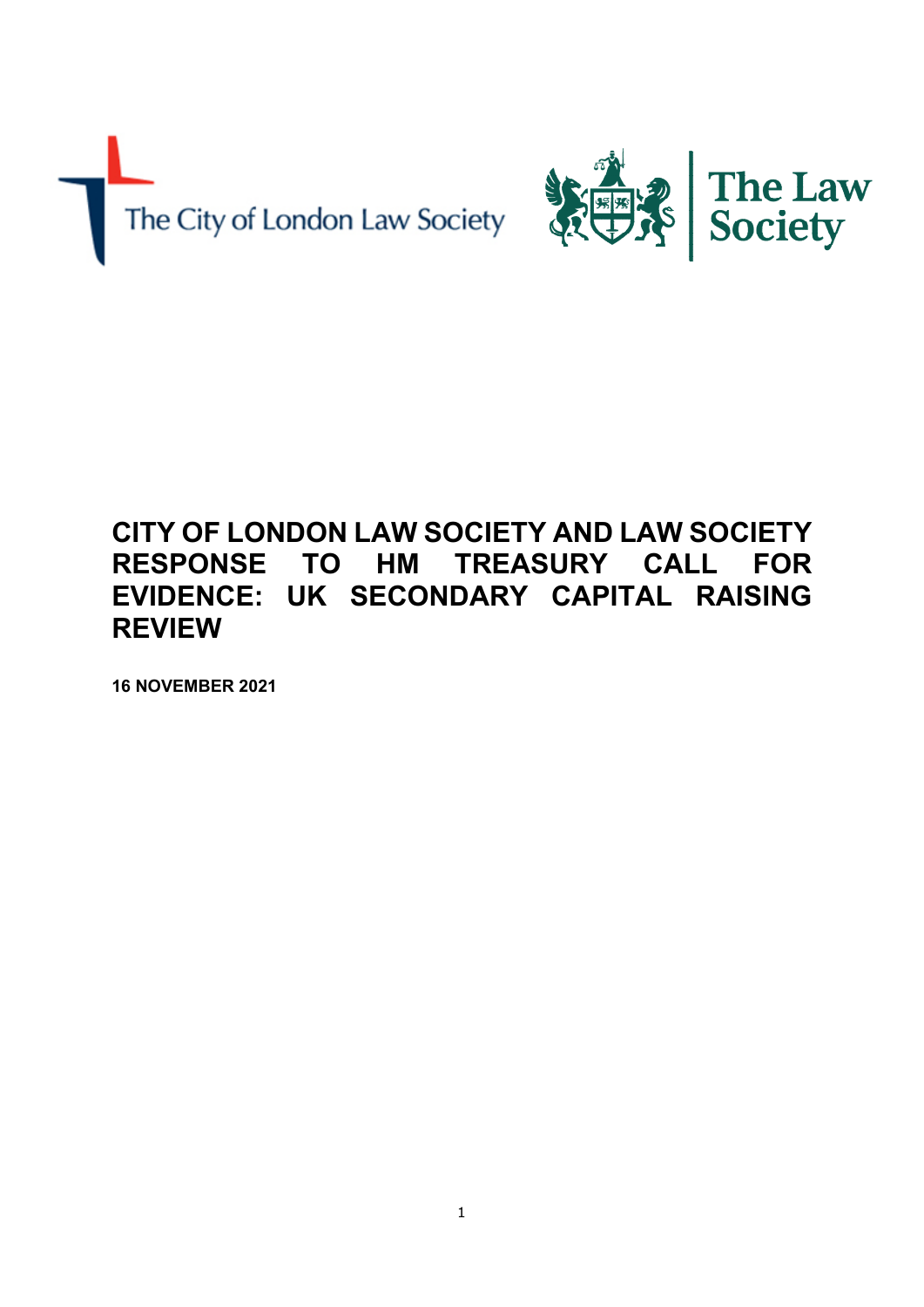## 1. **Introduction**

- 1.1 The views set out in this response have been prepared by a Joint Working Party of the Company Law Committees of the City of London Law Society (the **CLLS**) and the Law Society of England and Wales (the **Law Society**).
- 1.2 The CLLS represents approximately 17,000 City lawyers through individual and corporate membership, including some of the largest international law firms in the world. These law firms advise a variety of clients from multinational companies and financial institutions to Government departments, often in relation to complex, multijurisdictional legal issues. The CLLS responds to a variety of consultations on issues of importance to its members through its 19 specialist committees.
- 1.3 The Law Society is the professional body for solicitors in England and Wales, representing over 170,000 registered legal practitioners. It represents the profession to Parliament, Government and regulatory bodies in both the domestic and European arena and has a public interest in the reform of the law.
- 1.4 The Joint Working Party is made up of senior and specialist corporate lawyers from both the CLLS and the Law Society who have a particular focus on issues relating to equity capital markets.

# **FOR FURTHER INFORMATION PLEASE CONTACT**:

Nicholas Holmes Ashurst LLP [nicholas.holmes@ashurst.com](mailto:nicholas.holmes@ashurst.com)

## 2. **Questions**

# 2.1 **Can and should the overall duration and cost of the existing UK rights issue process be reduced? In what ways?**

The Committee notes that certain steps to improve the efficiency of the rights issue process have been taken since the publication of the 2008 Report of the Rights Issue Review Group (the **"2008 Report"**). It believes, however, that there remains significant scope for the rights issue process to be further revised and enhanced to achieve greater speed and efficiency and to lower costs for issuers without thereby prejudicing the participation of retail shareholders. Set out below are some options to modernise and enhance the current process.

## Removing the need for a shareholder vote

# *Amending section 551 of the Companies Act*

Where a shareholder vote is required in connection with the share issuance, the rights issue timetable is effectively increased by the length of the general meeting notice period – a minimum of 17 days. This is because the timetables for the general meeting and the rights offering run consecutively rather than concurrently, with the general meeting taking place first. The overall rights issue timetable could therefore be shortened by reducing the instances in which a shareholder vote is required.

The typical drivers for a general meeting in connection with a rights issue are (i) whether the directors have sufficient authority for the purpose of section 551 of the Companies Act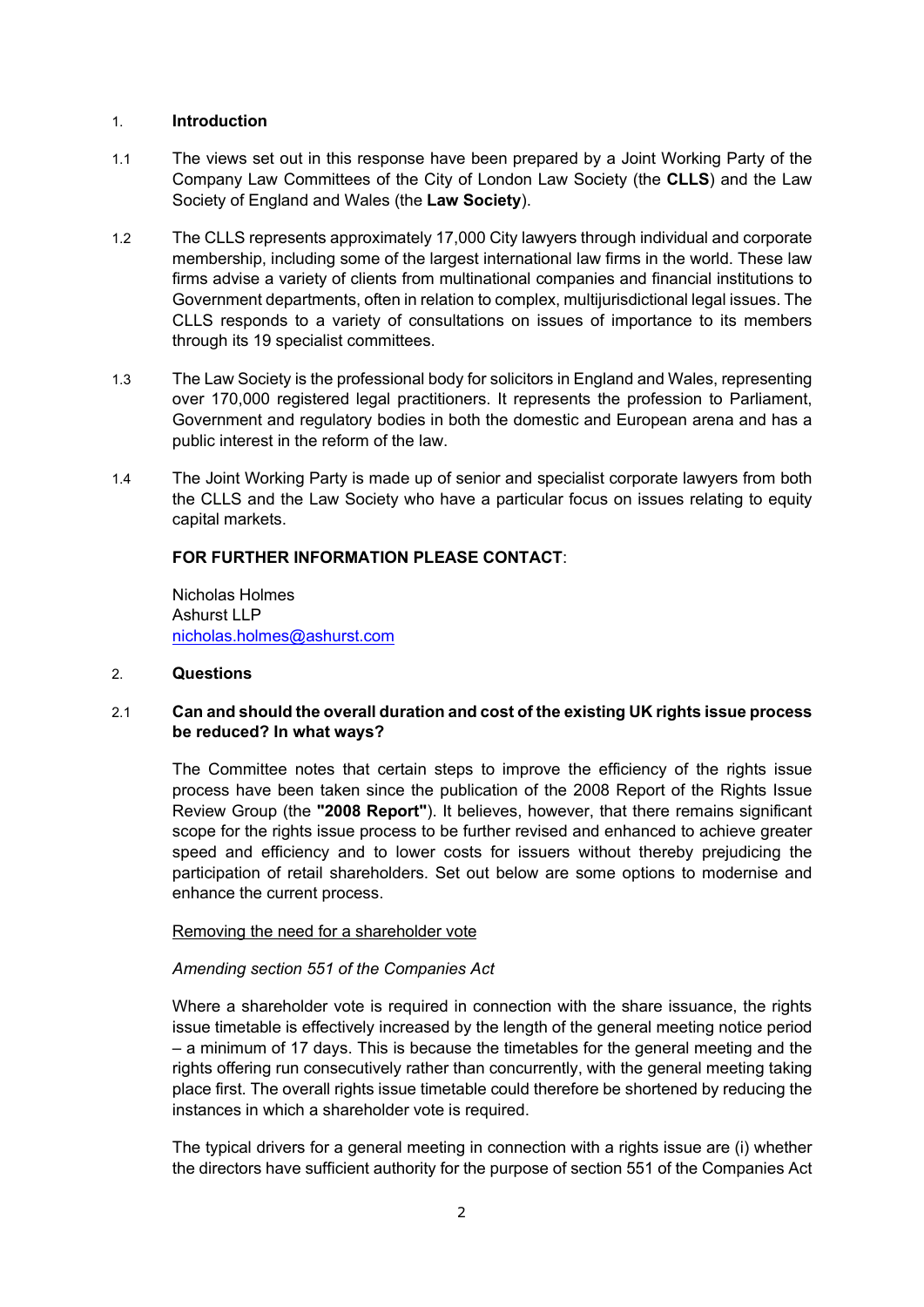2006 (the **"Companies Act"**) to allot the shares and (ii) whether statutory pre-emption rights in section 561 of the Companies Act need to be disapplied.

Where a company proposes to undertake a rights issue, the size of the issue is limited by its existing (unused) section 551 authority. If a company does not have sufficient authority to allot shares for the purpose of a rights issue pursuant to section 551, it must convene a general meeting to provide the necessary authority. The Committee is of the view that the requirement for a general meeting could be removed, or substantially reduced, through amendments to section 551 of the Companies Act and to the Investment Association's Share Capital Management Guidelines (the **"IA Guidelines"**). The IA Guidelines currently advise that members regard as routine an authority to allot up to two-thirds of the existing issued share capital, with any amount over one-third of the existing issued shares being applied to fully pre-emptive rights issues only.

One possibility would be to remove the limit on allotment authorities altogether in the case of pre-emptive offers. Alternatively, in the event that an uncapped amount were to be regarded as providing too much latitude, a limit of 100 per cent of a company's issued share capital could be considered, granted that any issuance which is greater than a 100 per cent ceiling is likely to be effected in connection with a rescue fundraise, in which case a range of other shareholder resolutions would typically be required in any event.

## *Updating the Gazette route*

Under section 561 of the Companies Act, where a company proposes to allot equity securities for cash, existing ordinary shareholders must be offered the new securities pro rata to their existing shareholdings. Section 562 of the Companies Act prescribes the manner in which the offer is to be made. Among other things, the offer may be made in hard copy or electronic form; it must be open for at least 14 calendar days; and where a shareholder has no registered address in the UK or an EEA State (and has not supplied the company with an address in the UK or an EEA State for the service of notices), the offer may be made by publishing a notice in the London Gazette. An offer that complies with the statutory requirements for a pre-emptive offer is therefore known as a 'Gazette route' offer.

Generally, companies prefer not to use the Gazette route as it imposes a number of requirements that restrict what companies can do. The main difficulties with the Gazette route are as follows:

- Although the company is not obliged to send any documents relating to the offer to non-EEA shareholders, it cannot exclude any shareholders from the offer altogether. By contrast, where statutory pre-emption rights are disapplied, companies are usually permitted to exclude shareholders who are located in jurisdictions where, broadly, the cost and burden of extending the offer to them would be disproportionate to the benefit.
- There is less flexibility to deal with fractions arising. By contrast, where statutory pre-emption rights are disapplied, companies are usually permitted to aggregate fractions and sell them in the market, with any proceeds of less than £5 going to the company.
- Section 562 of the Companies Act permits the company to offer the new securities only to ordinary shareholders. By contrast, where statutory pre-emption rights are disapplied, directors can be permitted to offer the new securities also to holders of convertibles, warrants, preference shares etc. where they have a contractual right,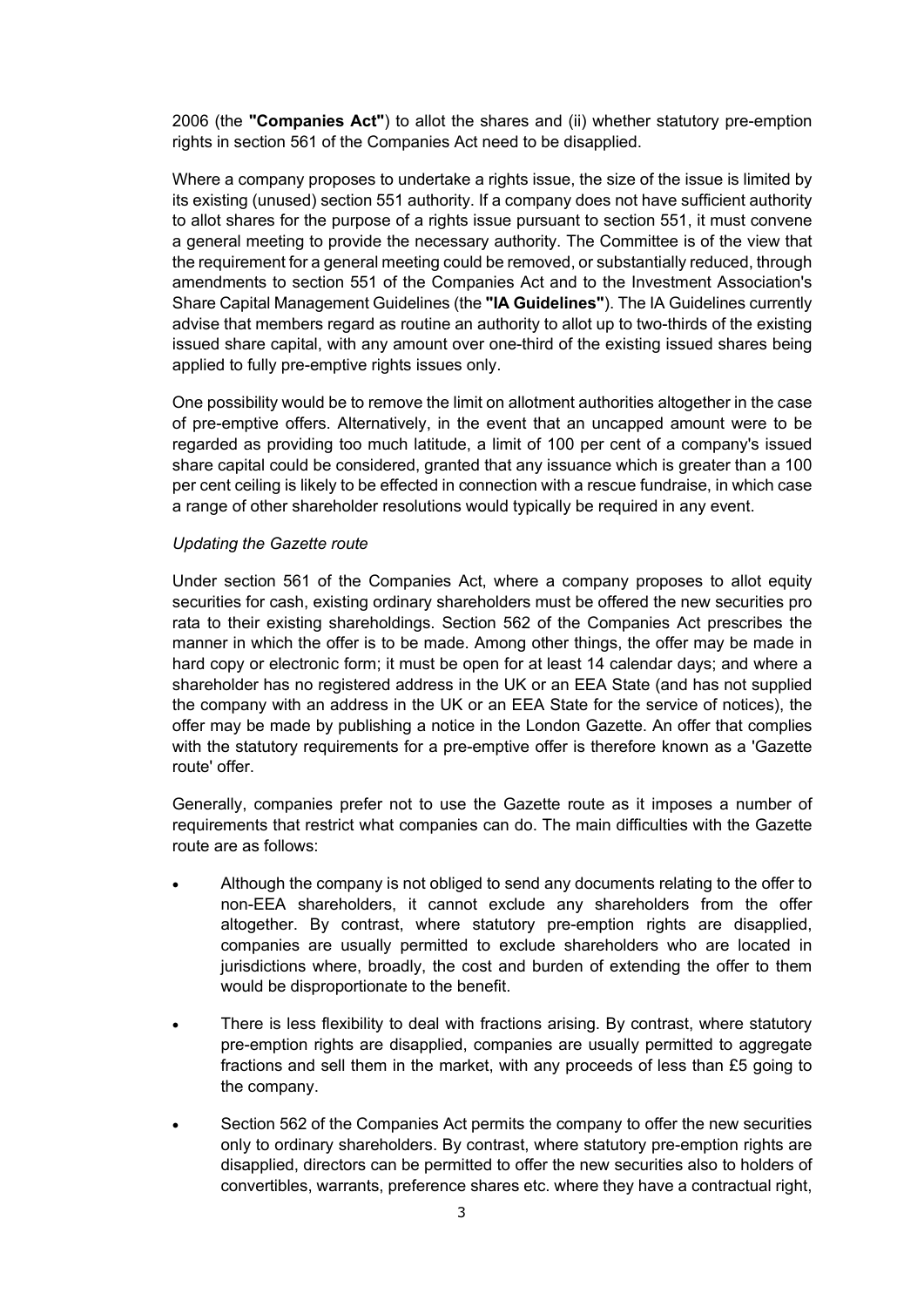or a right under the company's articles, to be offered new securities as if they were holders of ordinary shares.

 As set out above, section 562 of the Companies Act permits the notice of the rights issue to be published in the London Gazette. A more user-friendly approach, particularly for non-UK/EEA shareholders, would be for the notification to be made via an RIS and/or a website announcement.

If section 562 of the Companies Act were amended to remove these deficiencies, thereby aligning it more closely with the process that is usually followed where statutory preemption rights are disapplied, the Committee believes that companies would be more inclined to comply with the statutory requirements as to the manner in which a pre-emptive offer must be made. As a result, there would be no need to seek shareholder approval – either at an AGM or at any general meeting that is required in connection with an equity offering – to disapply statutory pre-emption rights to an offer that is in fact made pro rata to existing holdings.

In combination with the proposals set out above in respect of section 551 of the Companies Act and the IA Guidelines to permit companies to offer more than two-thirds of their issued share capital without needing fresh shareholder approval (provided the new shares are offered pro rata to existing holdings), the suggested amendments would result in far fewer companies needing to seek additional shareholder approvals for a large preemptive issue. This would significantly shorten the timetable for a rights issue.

#### Australian RAPIDS model

The Committee notes that the 2008 Report contained a recommendation that the Australian RAPIDS model be studied further in the context of potential reform of the UK regime. This proposal was not further pursued at that time. The Committee is of the view that there would be merit in looking again at this model which entails a two tranche offer to shareholders comprising (i) an accelerated institutional offer (with a short window to elect) which typically covers the majority of the shares to be issued and (ii) a retail offer which follows the institutional offer and which is open to all shareholders who were not invited to the first tranche (typically, smaller or retail shareholders). The Committee notes that the offering is structured such that the company's funding requirements are provided via the institutional tranche of the offering which is underwritten and which is settled quickly. This structure therefore provides access to capital efficiently and rapidly, mitigates any competitive disadvantage in an M&A context by providing greater funding certainty and serves to reduce underwriting costs as the underwriting period is shortened significantly. Further, the retail offer allows for full retail participation and, given that the proceeds of the retail tranche are not critical to the company's working capital position, the timetable for the retail element of the offer can be more extensive, allowing retail shareholders more time to decide what to do in terms of their investment decision, organise the necessary funds and communicate instructions to any broker/investment manager/nominee etc.

If this model is to be pursued, however, thought would need to be given to how best to address the following issues in a UK context:

 There is no prescribed timetable at all for the institutional piece under the Australian model. Institutional shareholders may therefore be confronted with a substantial capital commitment to prevent dilution and a very limited window of opportunity in which to take the necessary investment decision.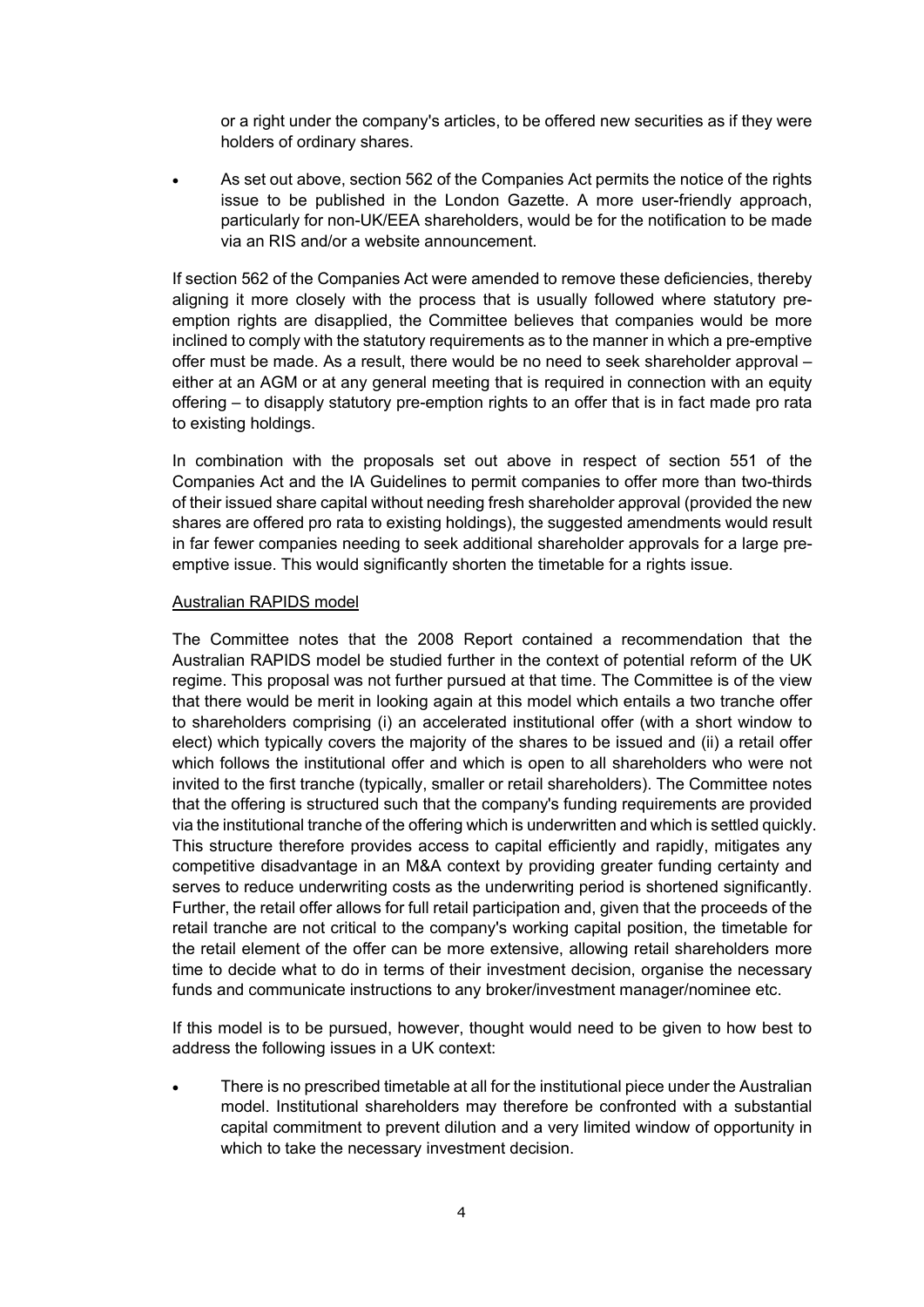Thought will need to be given to the precise mechanism for distinguishing between institutional and retail shareholders for these purposes, particularly in light of the complexities surrounding intermediated holdings. The Committee understands that in Australia the distinction between institutional and retail shareholdings is not a formal or legislated one. Issuers and banks are typically given a wide discretion to allocate shareholders to one category or the other. Prior to launch, the issuer and banks undertake a process of trying to establish an accurate 'beneficial holder' register and then determine which category each holder should be allocated to and, as a result, which holders should be accelerated. This gives scope for shareholders to complain that they have been allocated to the 'wrong' category. On the one hand, this could be a complaint that they have been accelerated when in fact they did not want to be, and hence that they did not have enough time to make a considered investment decision and/or find the funds to take up their rights etc. On the other hand, it could be a complaint that they were not accelerated when they wanted to be, and that – where the share price has fallen after the institutional bookbuild – they have received less from the sale of their rights than they would have done had they been treated as institutions. The latter complaint was made, albeit unsuccessfully, in RinRim Pty Ltd v Deutsche Bank AG [2017] NSWCA where the retail offer closed one month after the institutional offer, during which time the share price fell sharply, with the result that those who participated in the institutional offer and renounced their entitlements made substantially more from the sale of their rights than those who participated in the retail offer.

If a similar structure were to be adopted in the UK, the Committee is of the view that there might be concerns for the issuer in relation to the equal treatment of shareholders. Further, both issuers and banks are likely to be concerned about potential liability from allocating a shareholder to the 'wrong' category. Solutions to this might be:

- (i) The FCA issuing guidance to the effect that an issuer will not be deemed to have treated shareholders unequally where it makes separate, consecutive offers to its institutional and retail shareholders, provided the issuer undertakes some form of prescribed process.
- (ii) The FCA establishing rules on which shareholders should be treated as institutional or retail for this purpose - or at least publishing guidance or a list of factors that can be taken into account. These rules or guidance would need to address issues raised by having shares held through intermediaries – which might be more widespread in the UK than Australia – and should provide issuers and banks some element of discretion in view of the difficulties relating to intermediated holdings. Having such rules or guidance should reduce the risk of issuers and banks being liable for exercising their discretion 'improperly'.

In any event, the Committee suggests that there should be an exploration of routes that help to speed-up the retail process and remove some of its current inefficiencies, for which please see our response to question 2 below.

2.2 **Should new technology be used in the process to ensure that shareholders receive relevant information in a timely fashion and are able to exercise their rights and, if so, how?**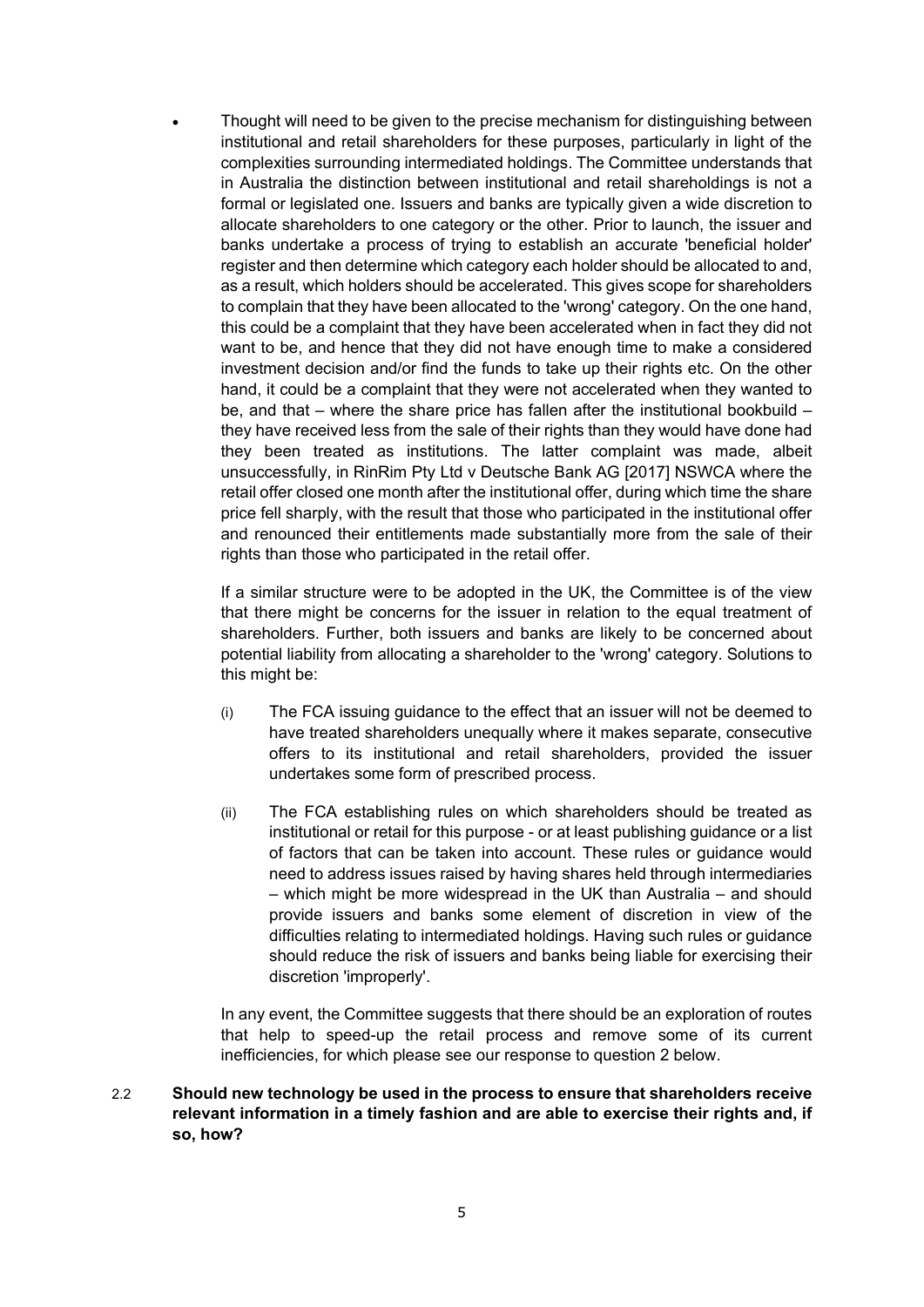The Committee believes that there is merit in exploring the ways in which new technology could be used to render the rights issue process more efficient. Currently, certain aspects of the rights issue timetable are driven by the fact that not all shareholders have access to technology which allows them to receive communications electronically (rather than by post) or to make payments electronically (rather than via cheque). This inevitably increases the rights issue timetable. Whilst the Committee strongly supports the commitment to increase retail participation in secondary offerings, it is of the view that an updated timetable should be devised which assumes the electronic transmission of documentation and electronic payment. Service by post and payment by cheque would still be permissible but would not be assumed as the basis of the timetable. In this context, it would be helpful if the FCA were to clarify that any such modernisation of the process would not result in an issuer being deemed to have treated shareholders unequally.

# 2.3 **Are there fund-raising models in other jurisdictions that should be considered for use in the UK? For example, the use of cleansing notices in lieu of prospectuses on secondary capital raisings in Australia and also the Australian ANREO, AREO (or RAPIDS), SAREO and PAITREO structures?**

Whilst the Committee believes that it is important to look at international practice, there are few jurisdictions outside the EU where pre-emption rights apply.

## United States

The Committee understands that a fundamentally different approach is adopted in the US (where statutory pre-emption rights do not exist) via the use of an annually updated shelf registration system pursuant to which reporting companies update their information periodically and which allows a secondary capital raise to be effected more quickly and efficiently than a comparable capital raise in the UK on the basis of such information.

The Committee has considered whether there is scope for improving the shelf registration mechanism introduced under article 9 of the UK version of the Prospectus Regulation (the **"UK Prospectus Regulation"**). The UK Prospectus Regulation permits issuers to prepare a universal registration document (**"URD"**) which can be used to launch followon offerings alongside the publication of the remaining constituent parts of a prospectus (i.e. the summary and securities note). URDs are rarely used for equity capital raisings in the UK and EU. This differs from the US where shelf registration is more common. In the US, implementing a shelf registration is seen as a straightforward process by frequent issuers of securities largely because the underlying periodic disclosure and financial reporting requirements under the Securities Exchange Act of 1934 (the **"Exchange Act"**) include the filing of annual and quarterly reports, which include disclosure and annual and quarterly financial information prepared on the basis required to be incorporated in a registration statement. Broadly, it is possible for US-listed issuers to incorporate by reference these Exchange Act reports into a shelf registration statement (including reports filed after the shelf registration became effective, without the need for a post-effective amendment to that shelf registration) which results in time-saving benefits when effecting a secondary offering as the registration statement and prospectus disclosure is updated periodically. As a result, US market practice has developed such that it is common for frequent issuers to implement shelf registrations given that a substantial amount of work required to prepare a prospectus to be used in connection with a capital raising has already been undertaken as part of the routine periodic reporting requirements.

As it would be necessary to change the UK financial reporting regime in order to implement a shelf registration system similar to the one which applies in the US, the Committee was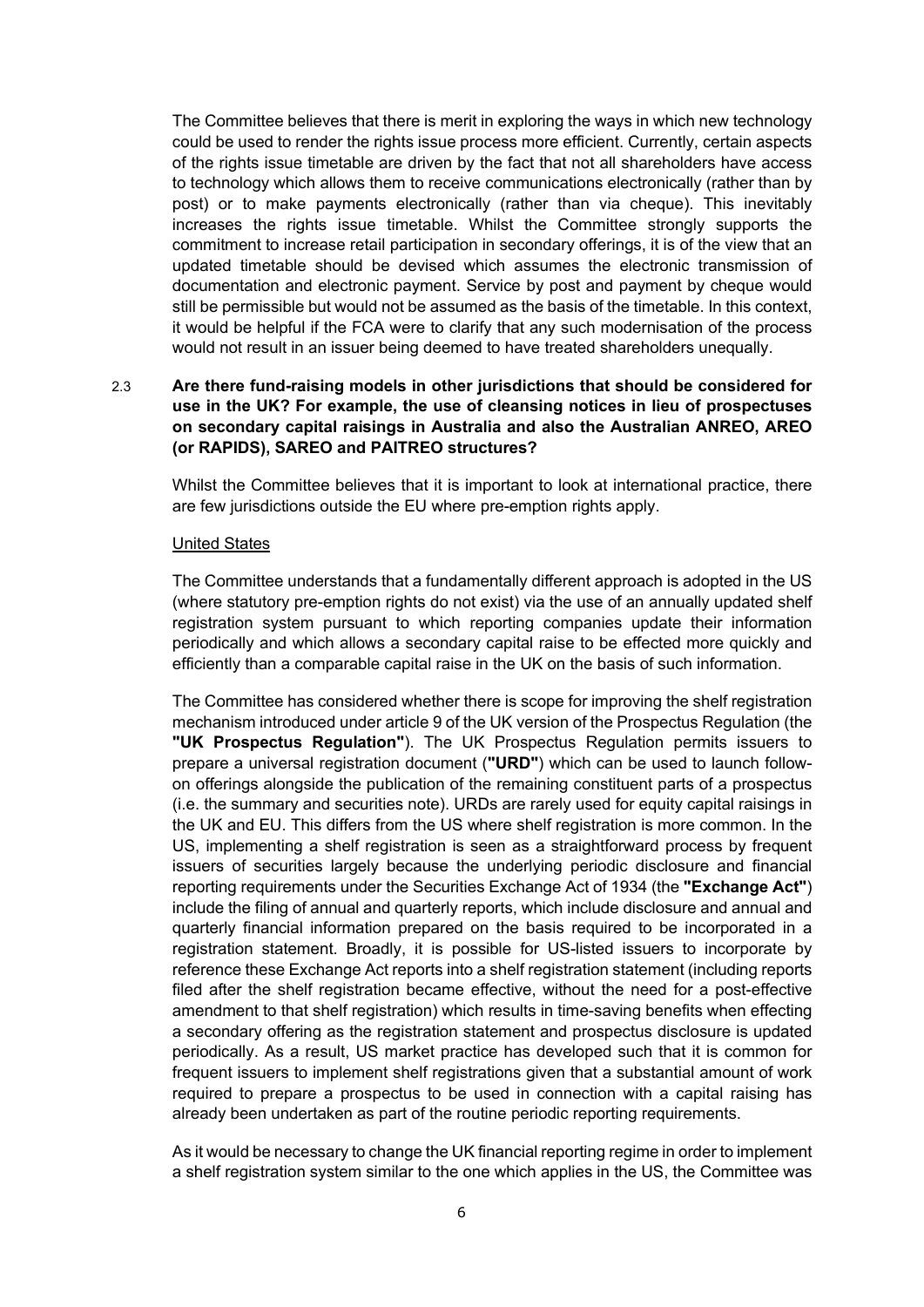divided over whether or not to advocate reforms in the UK which would make URDs more attractive. If any new regime is crafted as an 'opt-in' regime – for example, if an issuer formats their annual report risk factors in such a way, the issuer's annual report could also be used as its shelf registration document, supplemented in due course by an announcement or cleansing notice (please see below for further details) - this would minimise costs and changes for the routine financial reporting workload of issuers if they did not want to opt-in. Some Committee members felt this route should be explored alongside streamlining the offering documentation for secondary offerings (please see below for further details). The Committee does not, however, advocate re-introducing quarterly reporting requirements as exist in the US.

#### Australia

Please see the response to question 1 above in respect of the Australian RAPIDS structures.

In relation to the form of offering documentation in connection with a rights issue, the Committee is supportive of a simpler form of document, appreciating the existence of the simplified disclosure regime for secondary issuances under article 14 of the UK Prospectus Regulation and noting that there may be additional disclosure considerations where access to US investors is desired. The Committee is of the view that rights issue prospectuses tend to be lengthy documents with significant time and cost implications and even simplified prospectuses require a substantial amount of disclosure. The Committee notes that any revisions to the documentational framework would clearly need to be considered in the context of the proposed HMT and FCA reforms, including the proposal to exempt all rights issues from the restrictions imposed by the public offering rules, and the circumstances where a prospectus is required for the admission of securities to a regulated market.

Some members of the Committee felt that, in lieu of a prospectus, a simple cleansing notice of the kind used in an Australian context on secondary capital raisings should be considered. A notice of this type would, at a minimum, confirm that the issuer has complied with its continuous disclosure obligations under the UK version of the Market Abuse Regulation (**"UK MAR"**) and include details of any inside information it has been delaying announcing thereunder. This model would therefore allow a rights issue to be carried out on a very compressed timetable, partly due to the fact that the offering can be made on the basis of the notice, thereby obviating the need for the approval and publication of a prospectus.

The Committee notes however that the Australian cleansing notice model is linked closely to and relies on a particularly onerous statutory continuous disclosure regime. This regime takes a strict liability approach in respect of criminal (and, until very recently, civil) breaches of continuous disclosure obligations set out in the ASX Listing Rules and the Australian Corporations Act – it does not allow for any safe harbours or exemptions. The Committee understands that one unfortunate consequence of the Australian strict liability regime is that it can lead to significant shareholder class actions which have considerable cost implications for the companies concerned.

In addition, whilst a prospectus is not required in an Australian context, offering documents are nevertheless commonly produced in conjunction with the cleansing notice, although their content is not mandated or prescribed in any way either by statute or by the ASX Listing Rules - and this ambiguity has wider implications. A prospectus, even in a shortened form, has a defined status in law and is based on a clearly articulated liability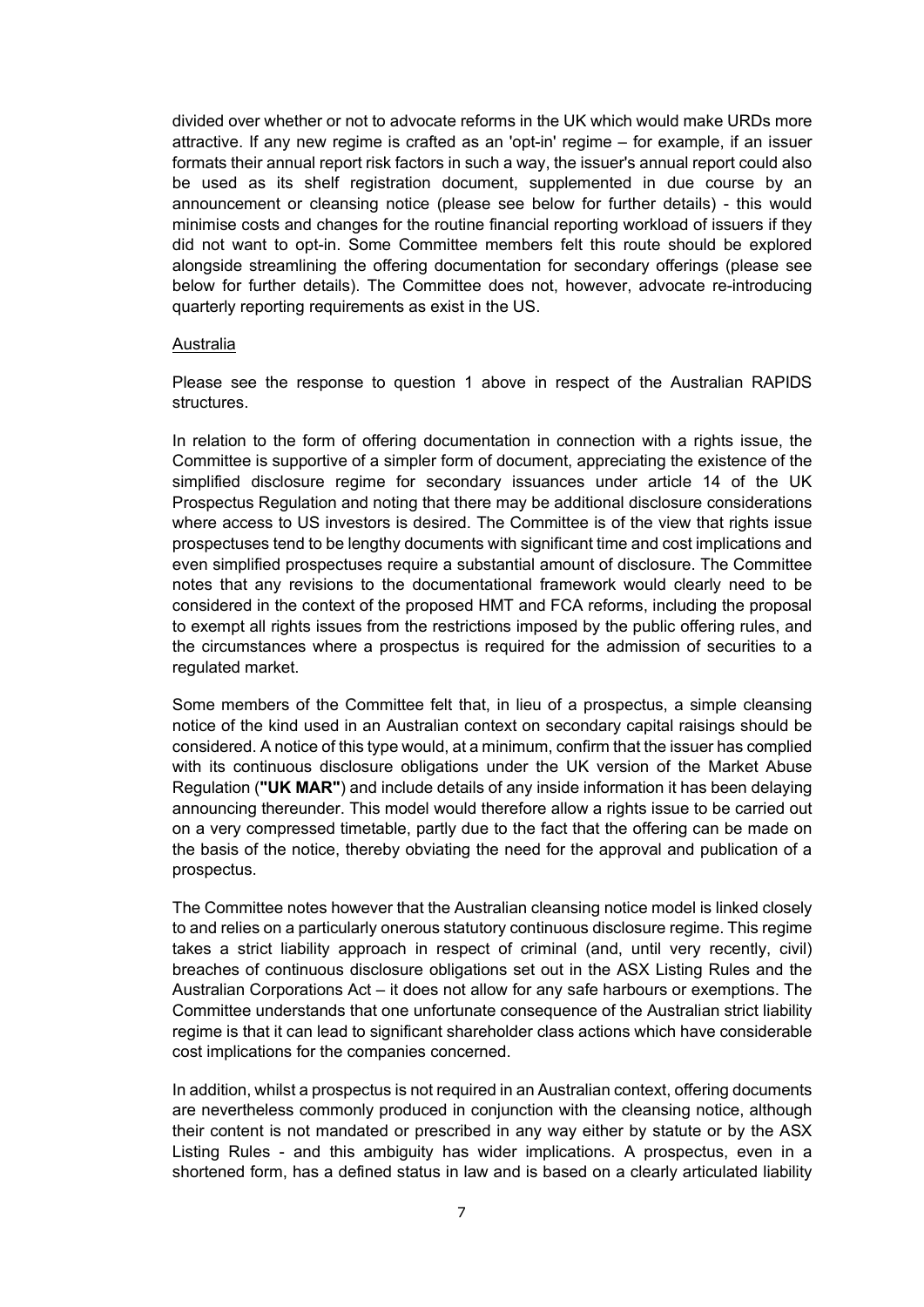regime, which helps to provide clarity as to the responsibilities, liabilities and protections (including those being considered by HMT in the context of forward-looking information) available to the parties involved.

If the cleansing notice approach were to be adopted (together with an Australian-style offering document), another concern that would need to be addressed is in respect of the scope of the related due diligence exercise and the extent of any third party comfort that would be available to issuers and investment banks, noting that third parties typically only deliver comfort in this context when required to do so by corresponding regulatory provisions. Some members of the Committee believe that a system could be devised which required a shorter form of prospectus (the significantly reduced content requirements for which would fully take into account information previously disclosed to the market by the issuer) and which would be linked to a defined liability regime. This would provide a clear framework for the diligence process and the related comfort package. This document would also be subject to Regulatory review, ensuring consistency of approach and the maintenance of high standards of investor protection. Please see the Committee's comments previously made in its response to HMT's Consultation on the Prospectus Regime as to the central role of a prospectus in the context of both IPOs and secondary offerings and the importance of retaining the FCA prospectus approval process.

## 2.4 **Has the greater transparency around short selling that was introduced after the financial crisis benefited the rights issue process and is there more that can and should be done in this area?**

The Committee believes that the Short Selling Regulation (the **"EU SSR"**) introduced after the financial crisis and now on-shored in the UK post-Brexit (the **"UK SSR"**) has been effective at increasing transparency, particularly since the lower 0.1 per cent threshold was introduced in the UK in February 2021, allowing the FCA to closely monitor short selling. The Committee agrees with the FCA's view that short selling can contribute usefully to liquidity and price discovery, supporting open, effective markets that operate with integrity and provides sufficient information to allow the orderly functioning of the market. The Committee also acknowledges that it is not appropriate or the role of the FCA to afford to issuers general protection from the lawful actions of short sellers or more broadly from legitimate market activity.

However, the Committee notes that the high threshold for the imposition of restrictions or temporary bans on short selling does not give the FCA the power to protect issuers in rights issue processes from the negative impact from short selling in circumstances where there is not a serious threat to financial stability or market confidence. This creates a risk that issuers, particularly in circumstances where there has been a leak or a preannouncement of a potential rights issue, could be subject to speculative shorting activity which takes the issuer's share price outside of the parameters in which a rights issue can be executed within a particular target window. This in turn increases the risk of company failure or a need for alternative financing or restructuring, which could impact shareholders, employees and other stakeholders.

In the Committee's view, there may be a case for the FCA to be given the power to introduce restrictions or temporary bans on short selling in a wider range of circumstances than is permitted by the current UK SSR. This could include an ability for the FCA to grant an issuer a temporary period of protection from short selling activity in the period between a leak or announcement of a possible rights issue and the announcement of a priced deal. However, the Committee acknowledges that further analysis is required to determine whether such a power would have been beneficial during the Covid-19 crisis, noting that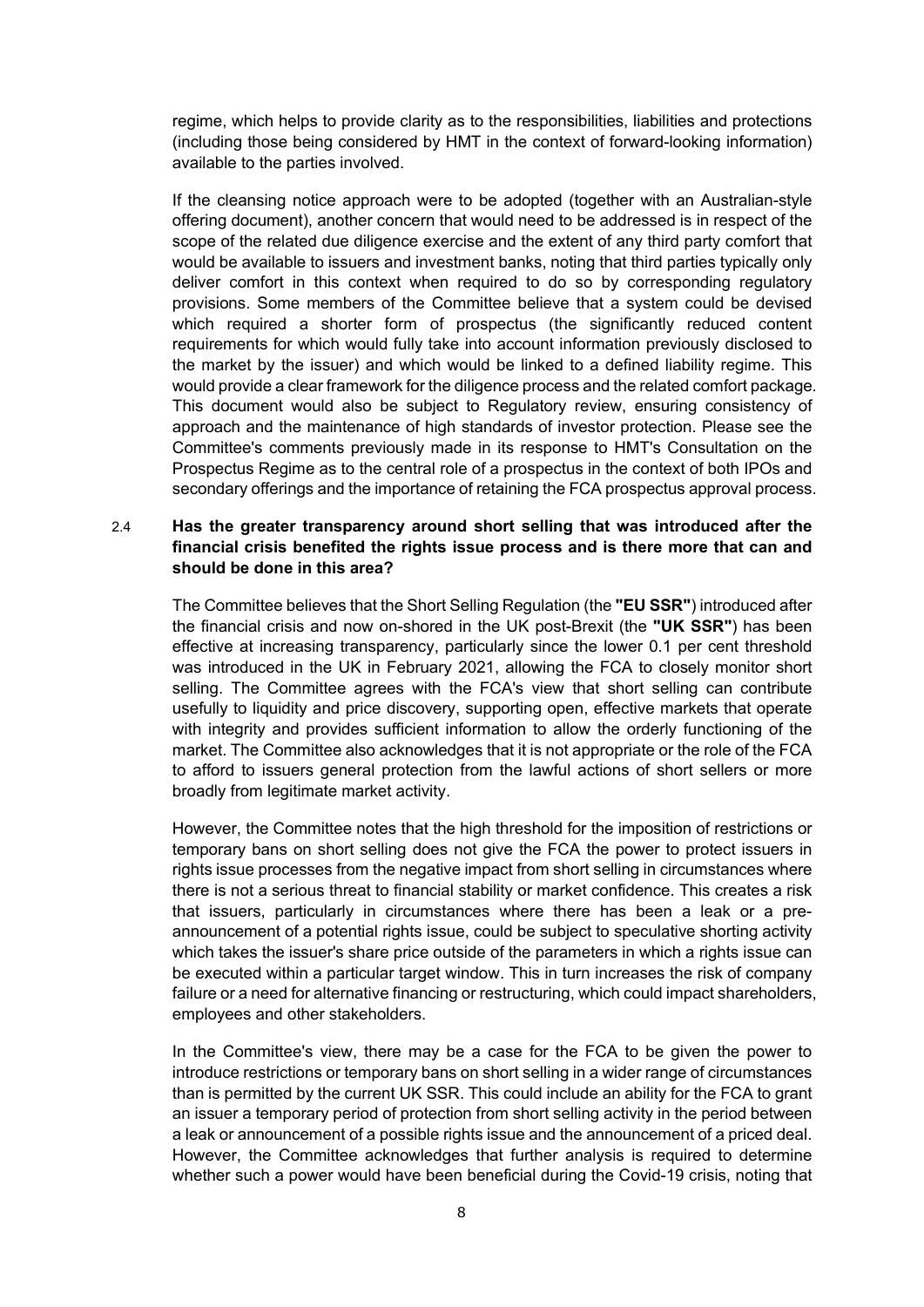a number of rights issues were successfully executed in distressed scenarios, even having been leaked prior to pricing.

## 2.5 **Are there any refinements that should be made to the undocumented secondary capital raising process in light of recent experiences during the Covid-19 pandemic?**

The Committee believes that the granting by the Pre-Emption Group of the temporary additional flexibility in respect of placings of up to 20 per cent of a company's issued share capital worked smoothly and effectively. It allowed companies facing a liquidity crisis as a result of the pandemic to raise capital rapidly on a non-pre-emptive and undocumented basis. This was sometimes linked to a separate but parallel retail tranche which was limited to EUR8 million to avoid triggering the need for a prospectus. Whilst the Committee thinks that there is merit in introducing this flexible undocumented approach for placings of up to 20 per cent of a company's issued share capital on a permanent basis, there is a question as to whether this flexibility achieved the right result from the retail shareholder perspective. For example, only a limited number of retail investors could participate in the offering, and thereby avoid dilution, only those retail investors who had already subscribed to certain platforms were able to participate in the offering and those who were able to participate had to make their investment decision very quickly. In light of this, the Committee considers that, in the event that a modernised, effective and rapid process for a fully pre-emptive offering is implemented, this might be preferable in the context of larger equity fundraisings - for example, those above 15 per cent of a company's issued share capital - to a regime that facilitates larger undocumented fundraisings without fully accommodating the pre-emption rights of retail shareholders.

## 2.6 **Are there any other recommendations or points made by the Rights Issue Review Group in 2008 that should be investigated further?**

There are no other points that the Committee wishes to raise at this stage.

# 2.7 **In what other ways should the secondary capital raising process in the UK be reformed?**

In addition to the options set out in the responses above, the Committee has the following comments relating to the market soundings regime.

UK MAR imposes certain prescriptive procedural and record-keeping requirements on market soundings (as such term is defined under UK MAR) which often arise in the context of follow-on offerings undertaken by UK-listed issuers. Although these requirements may reduce the likelihood of improper disclosure of inside information (as well as other forms of market abuse behaviour), they may also have the effect of deterring certain investors from participating in pre-marketing activities that have a valuable role in the price discovery process which is important for managing market volatility in the context of underwritten offerings.

The Committee suggests that the market sounding requirements be reviewed by the FCA for the purposes of optimising the proportionality and clarity of the existing framework. This review might include the following:

 In collaboration with institutional bodies and market participants, the FCA could issue guidance to clarify the scope and application of the market sounding requirements.